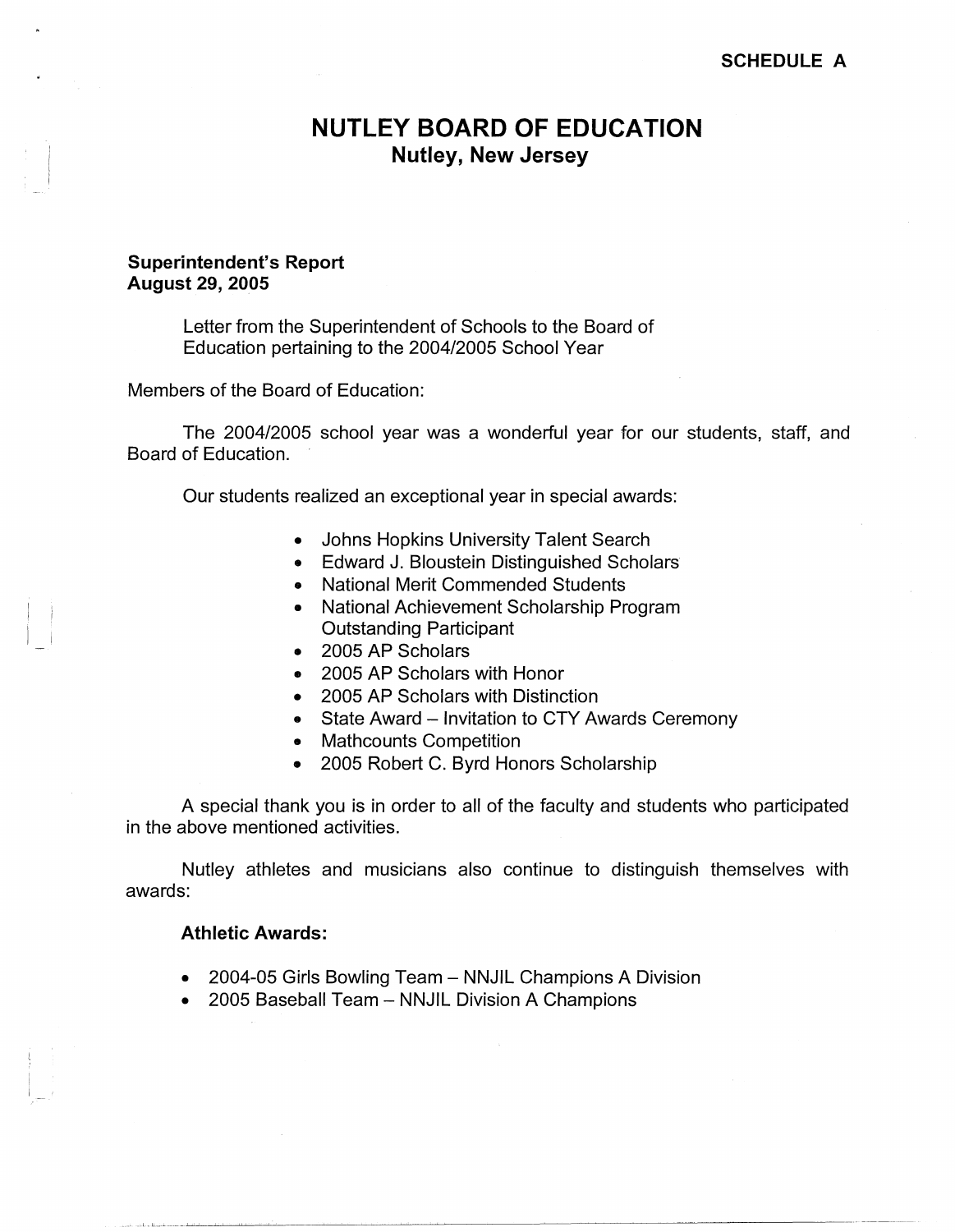#### **Music Awards**

- Recognition for Excellence in Music Education John Vitkovsky
- 2004 NJ All State Chorus Diane Aragona

## Daniel Rohe

- 2004 All State Band Melissa Coppola (Pianist)
- 2004 All State Wind Ensemble Melissa Coppola
- 2005 -Nutley was named one of the top 100 "Best Communities for Music in America"

#### **Music Department Group Performances**

- In April, 2005 NHS Choirs were invited to perform a concert on the USS Missouri in Pearl Harbor, Hawaii
- NHS Musical production of "Pirates of Penzance" was nominated for two Papermill Rising Star Awards - one for "Supporting Actor" and one for "Outstanding High School Chorus" - Production received the award for "Outstanding High School Chorus"- Mr. Cundari received Honorable mention for "Outstanding Musical Direction"
- NHS and FMS Madrigal Choirs competed in the New York Choral Festival. Both groups received a 1<sup>st</sup> place "Superior Rating" and both received the "Overall Choir Award" for the categories
- FMS Choirs (Debonaires, Madrigals, and Concert Choir) participated in the Hershey Park Choral Festival. The Concert Choir was named best overall choir for the day
- FMS and NHS Concert Choir and NHS Choralettes performed at Carnegie Hall
- The Instrumental ensembles participated in the Toronto Music Festival and all received High Ratings and Top Honors

Additional positive information pertaining to students proceeding to higher education and the scholarships they received, continues to be revealing and is reflected in the following pages. Please note that 90.8 percent of students will be going on to higher education and that they have been offered a total of \$2,369,490 in scholarship awards. Our graduates continue to attend a diverse array of quality academic institutions throughout the nation.

Curriculum development occurred in the following areas:

- K-3 Language Arts Literacy Guided Reading
- Review of Library/Media Skills Curriculum
- K-6 Review of Mathematics Curriculum
- K-6 Review of Science Curriculum
- Various Mathematics Workshops